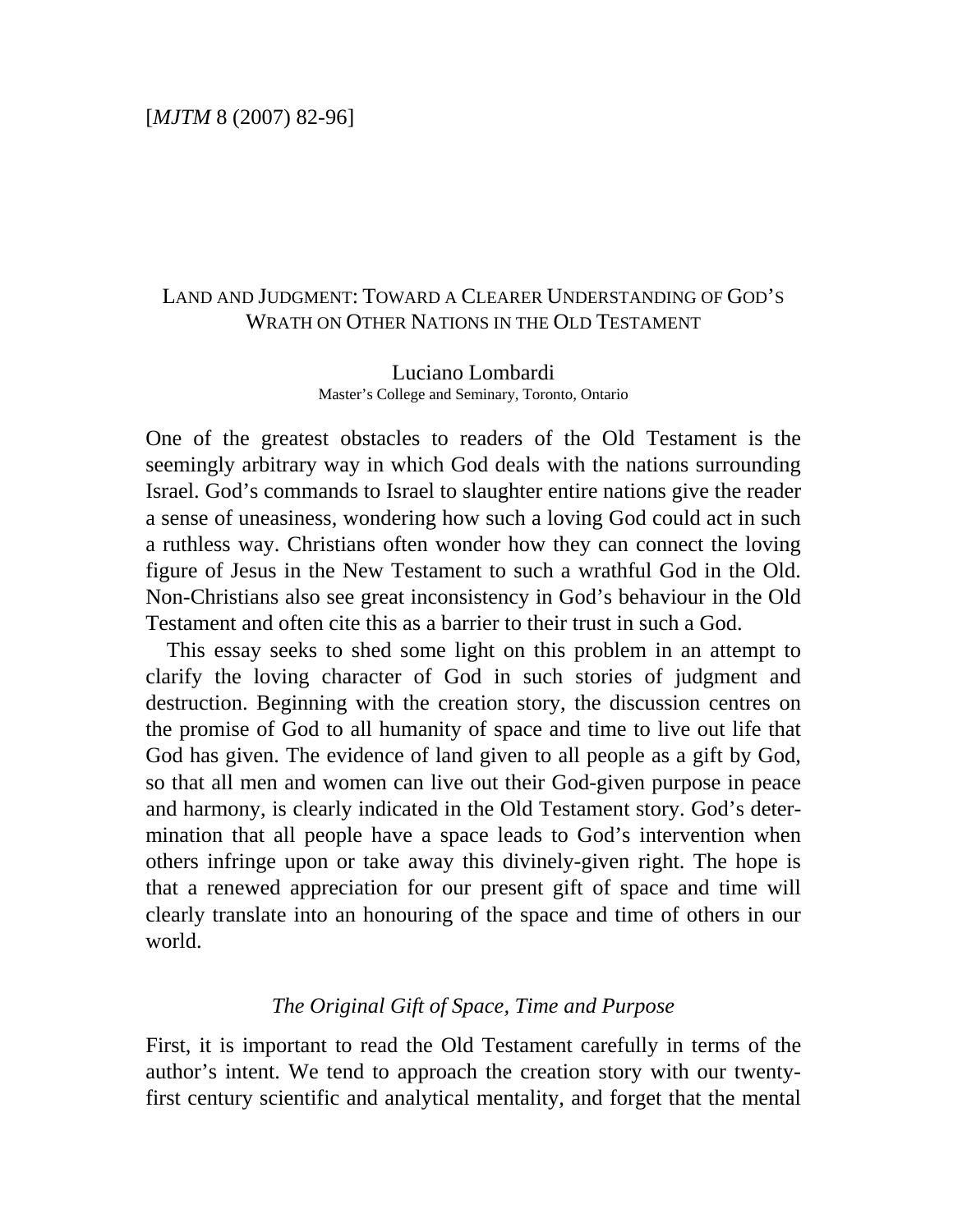environment that received this story was pre-modern. The intent of the creation story was to set Israel and its relationship to God in the context of ancient stories of origins circulating in the surrounding nations, especially Egypt. The Egyptian story of origins was well known to the Hebrews. That story told of Pharaoh's connection to the gods and his status as a deity on earth. The Hebrew creation story turns the Egyptian story on its head. The image in the world that represents God in the Hebrew story is the image of man and woman, rather than the images of Egyptian gods to whom people were subject, and with whom Pharaoh was proud to identify.<sup>[1](#page-1-0)</sup>

 People, not gods, are the keepers of the earth in the Hebrew story. They live in relationship to God, who is their King, and to whom they give honour by living out life as God has given it. As his vice-regents, man and woman receive from God the promise of space and time to be fruitful and multiply. Unlike the stories in other ancient religions, which are full of power struggles between humanity and the gods, the Hebrew story, as Colin Gunton puts it, is "above all that."[2](#page-1-1) Gunton sees a difference in how the Hebrew God creates:

 God does not say: 'Be', but 'let there be'. This is distinctive in maintaining a balance between the command and the being of that which is established. There is a greater stress on what we might call the giving of space to be to a reality that is other than God. The world is not simply a function of God's action, though that remains in the centre, but that action creates something that has its own unique and particular freedom to be.<sup>[3](#page-1-2)</sup>

 The Hebrew God cares for the well-being of his human creatures. He acknowledges their significance in his creation by giving them a definite space to be what he made them to be. Again, this is very unlike the stories from other ancient religions, which depict humans as the lowest of beings, who do the bidding of the gods. Rather, in this sense of space given to

<span id="page-1-0"></span> 1. See Rikk Watts, "Making Sense of Genesis 1," *Stimulus* 2/4 (2004), pp. 2-12, for a compelling review of the Genesis story of origins and its significance within the context of Mesopotamian civilizations in the ancient world.

<span id="page-1-2"></span><span id="page-1-1"></span> 2. Colin Gunton, *The Christian Faith: An Introduction to Christian Doctrine* (Oxford: Blackwell, 2002), p. 4.

3. Gunton, *The Christian Faith*, p. 4.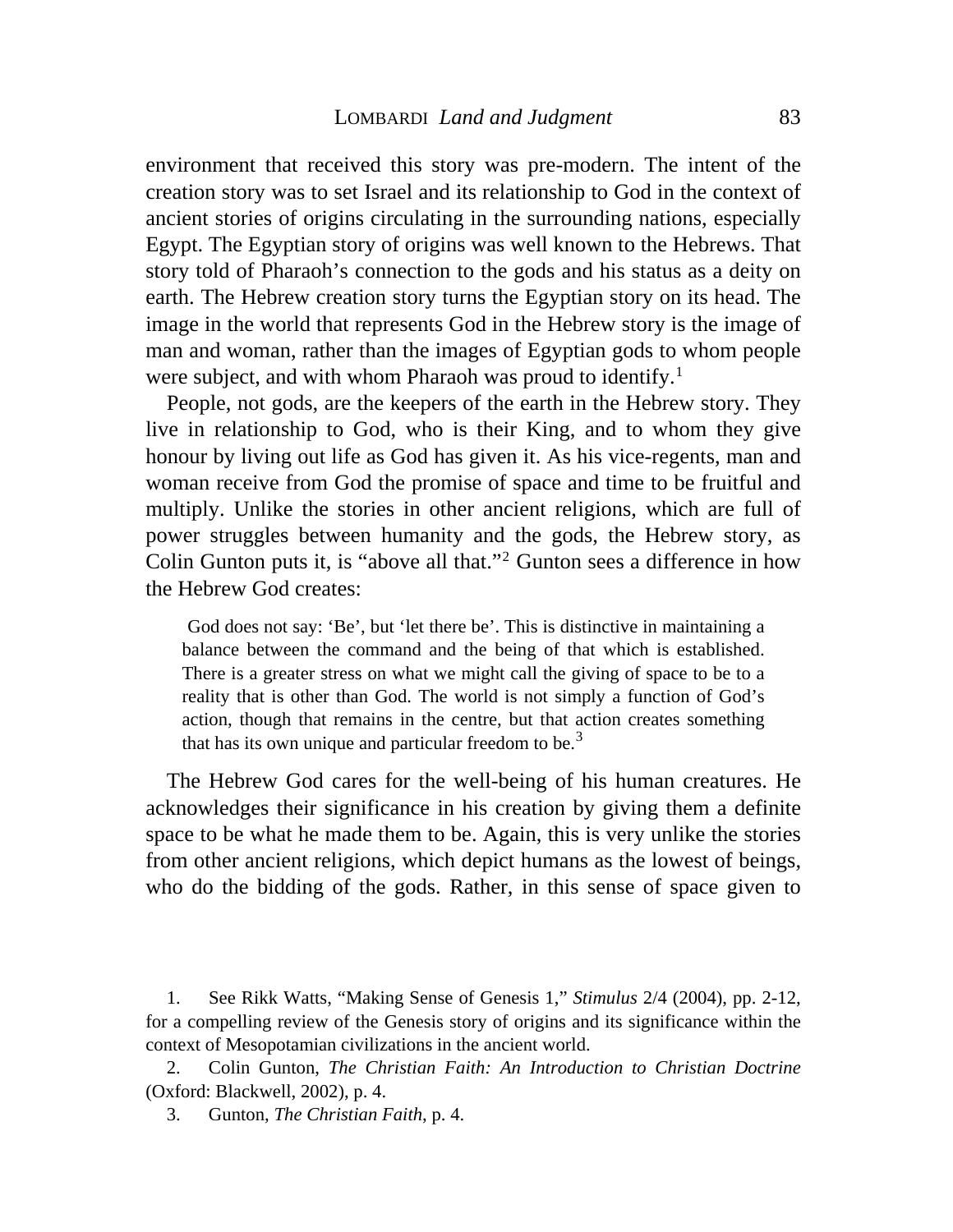humanity is also a sense of purpose where the Hebrew concept of "shalom" is experienced by those who are in right relationship with God.<sup>[4](#page-2-0)</sup>

## *Everyone Given the Gift of Place*

The Exodus story depicts the desire of God to restore to the Israelites a sense of place where they can have space to live out their purpose. This has been missing in the land of Egypt, but now in the wilderness, it is promised once again by God. God promises a land "flowing with milk and honey"—an ancient expression for a land that will give them the opportunity to be fruitful and multiply and so continue to live out God's gift of life and purpose.<sup>[5](#page-2-1)</sup>

 In the midst of their wanderings, on their way to God's Promised Land, Israel passes through the lands of other nations. At the beginning of Deuteronomy, the story indicates that these other nations also have promises of land from God. This is quite clear from the parts indicated in italics below:

You will be passing through the country belonging to your relatives the Edomites, the descendants of Esau, who live in Seir. The Edomites will feel threatened, so be careful. Don't bother them, *for I have given them all the hill* 

<span id="page-2-0"></span> 4. W. Sibley Towner, "Clones of God: Genesis 1:26-28 and the Image of God in the Hebrew Bible," *Interpretation* 59 (2005), pp. 341-56 (355), says, "Genesis tells us that we have a high, God-given vocation, to exercise dominion in the earth the way God would do it. We are the prime ministers of the King of the universe. We play Joseph to God's Pharaoh. We recognize the limitations on our power, including the denial of any right to 'play God' (i.e., making arrogant claims of autonomy, engaging in genocide and specie-cide, introducing pathogens and pollutants, proceeding without restraint and humility in such technologies as cloning or genetic engineering of foods, ruling with ruthless autocracy, and the like). We are free to administer the creation for the general good, but not to violate the orders put in place by the Creator. *Right relationships imply space and freedom for the alligator and the ostrich, and shalom, that state of mutual help and respect, between us and the forests and minerals of the earth*." [Italics original].

<span id="page-2-1"></span> 5. See Etan Levine, "The Land of Milk and Honey," *JSOT* 87 (2000), pp. 43-57, especially p. 57, where Levine acknowledges the common scholarly view of this phrase as "a hyperbolic expression of lush fertility." He, however, argues for a view more in keeping with a "meliorative expression of uncultivated land."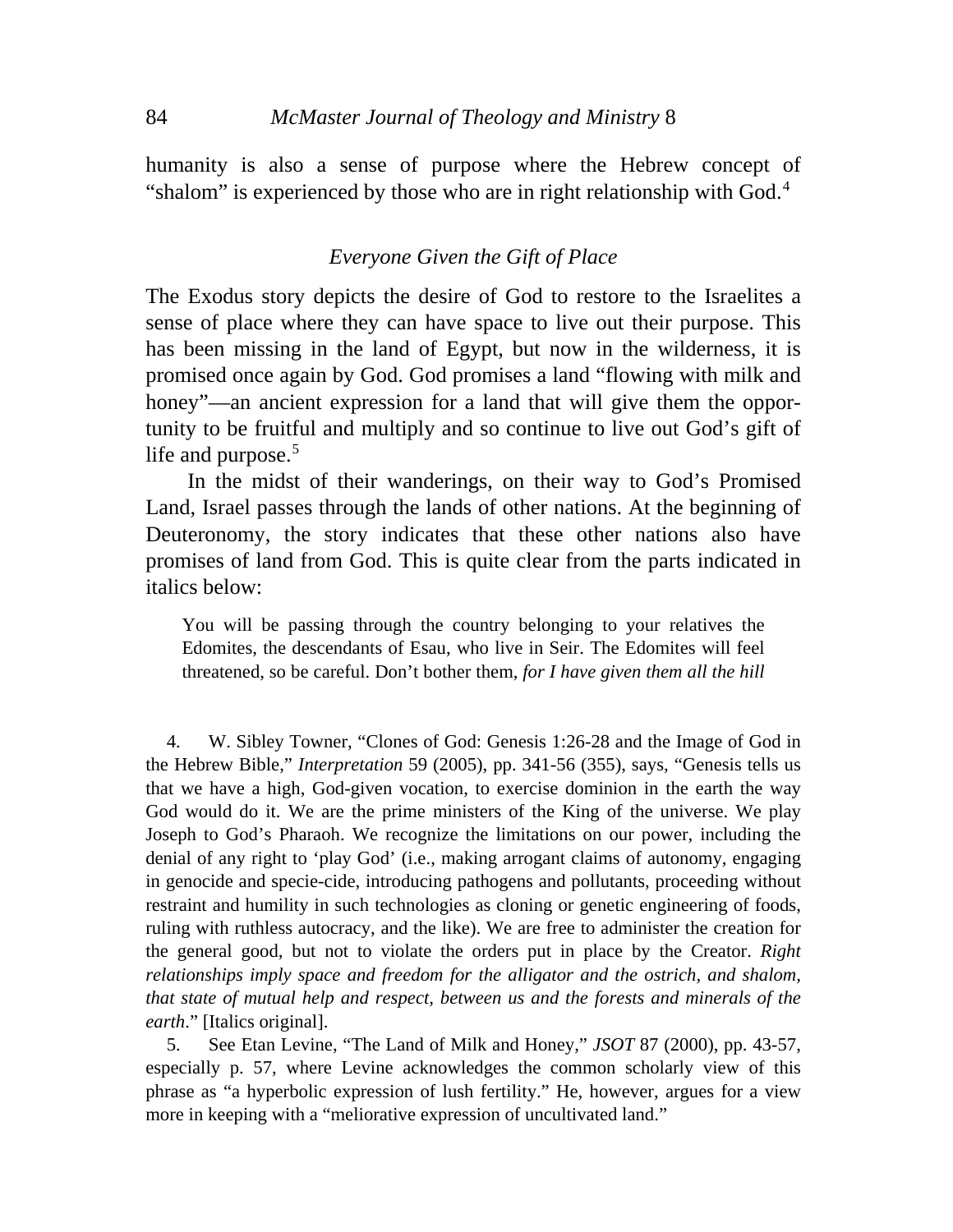*country around Mount Seir as their property, and I will not give you any of their land* (Deut. 2:4-5).

 Do not bother the Moabites, the descendants of Lot, or start a war with them. *I have given them Ar as their property, and I will not give you any of their land* (Deut. 2:9).

 Do not bother the Ammonites, the descendants of Lot, or start a war with them. I have given the land of Ammon to them as their property, and *I will not give you any of their land* (Deut. 2:19).

 The warnings to the Israelites not to infringe on the land that God gave to the other nations, who would be their hosts as they passed through toward their Promised Land, give an expanded view of God's relationship with humanity. Land is not just a gift God gives to Israel. The gift of place is significant for God in that every nation has a place to live out its gift of time and purpose. The story gives a sense of consistency in terms of God's character and the fulfillment of his promise that originates in the creation story. Although God calls Israel out as his people, it is not a calling that sets her apart from other nations with privileges that come at the expense of other people groups, but rather her calling out is representative of God's relationship with the rest of humanity.[6](#page-3-0)

 This exodus story is consistent with the Abrahamic story in Genesis, which shows the leaders of the Canaanite, Philistine and Egyptian nations receiving the warnings, visions and wisdom from the God that accompanied Abraham and Isaac in their travels through these nations.[7](#page-3-1) This evidence in Genesis shows God relating positively to the leaders of Canaanite territories, which prompts protection of both natives in Canaan and the patriarchs in their space in Canaanite lands.<sup>[8](#page-3-2)</sup>

<span id="page-3-0"></span> 6. Israel in particular holds a special place in history with a particular relationship with God—not over against other people but always in tandem with God's relationship with others. Evidence of this is the Abrahamic promise of God's blessing on Israel resulting in blessing for all nations (Gen. 12:1-3; 17:1-8).

<span id="page-3-1"></span> 7. Robert L. Cohn, "Negotiating (with) the Natives: Ancestors and Identity in Genesis," *Harvard Theological Review* 96 (2003), pp.147-66 (154), says, "it is the patriarch who relies on schemes rather than God, while the foreign king responds immediately to divine prompting."

<span id="page-3-2"></span> 8. Cohn, "Negotiating (with) the Natives," p. 151, where he points out that the term "Canaanite" in Genesis is a collective term. "Genesis remembers the natives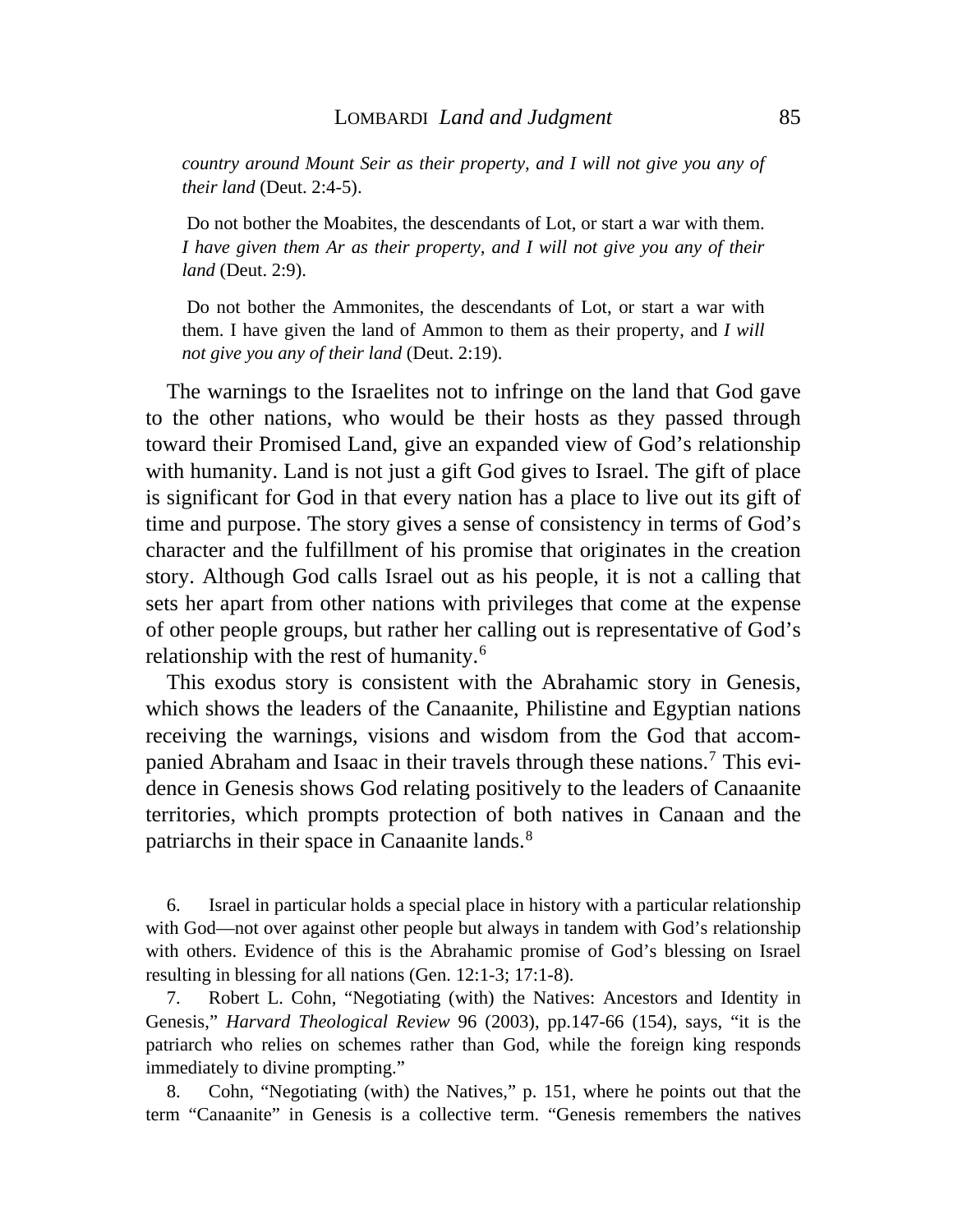### 86 *McMaster Journal of Theology and Ministry* 8

 Gary W. Burge, in his book, *Whose Land? Whose Promise?*, stresses that what stands out in the Abraham story is that the native residents of Canaan "are not displaced. They are not ejected from their homes. Instead, Abraham becomes a neighbour (not a conqueror) who enters into trade relations with the indigenous people of the land."<sup>[9](#page-4-0)</sup> The goal on God's part, evidently consistent with the exodus story as well, is to apportion land to each nation and encourage a relationship of mutual respect and harmony so that everyone might enjoy his or her gift of place.

## *Gift versus Control*

 This greater significance of humanity in the Hebrew story, compared to the stories of other nations, becomes a very significant issue as the history of humanity plays itself out in the Old Testament. The fall of humanity in Gen. 2 quickly removes the sense of "shalom" in the space and time that God has given humanity to live out its purpose. This is reflected in particular in Deut. 2, in that some nations lose land to other nations and God is instrumental in making this happen.<sup>[10](#page-4-1)</sup>

 This is where readers begin to question the intentions of God. Yet one needs to keep in mind that behind the story of a Promised Land for Israel is the story that God has given space and time to every human being in his gift to Adam and Eve as representatives of the race. The important conclusion to make in light of what has been reviewed is that God has

[Egyptians, Hittites, Hivites] by different names but one single guise." This gives evidence of a sense of respect for space for nations that is divinely bestowed.

<span id="page-4-0"></span> 9. Gary W. Burge, *Whose Land? Whose Promise?: What Christians Are Not Being Told about Israel and the Palestinians* (Cleveland: The Pilgrim Press, 2003), p. 71. Burge goes on to emphasize that for Abraham, the land is linked to a covenant which stipulates, among other things, that the blessing of God to Abraham will enrich not only his own people but the people of other nations that surround him.

<span id="page-4-1"></span> 10. Deut. 2:12 states: "In earlier times the Horites had lived at Mount Seir, but they were driven out and displaced by the descendants of Esau. In a similar way the peoples in Canaan were driven from the land that the LORD had assigned to Israel." Deut. 2:20-22 reports, "That area, too, was once considered the land of the Rephaites," but the Lord destroyed them so the Ammonites could occupy their land. He had similarly helped the descendants of Esau. A similar thing happened when the Caphtorites from Crete invaded and destroyed the Avvites.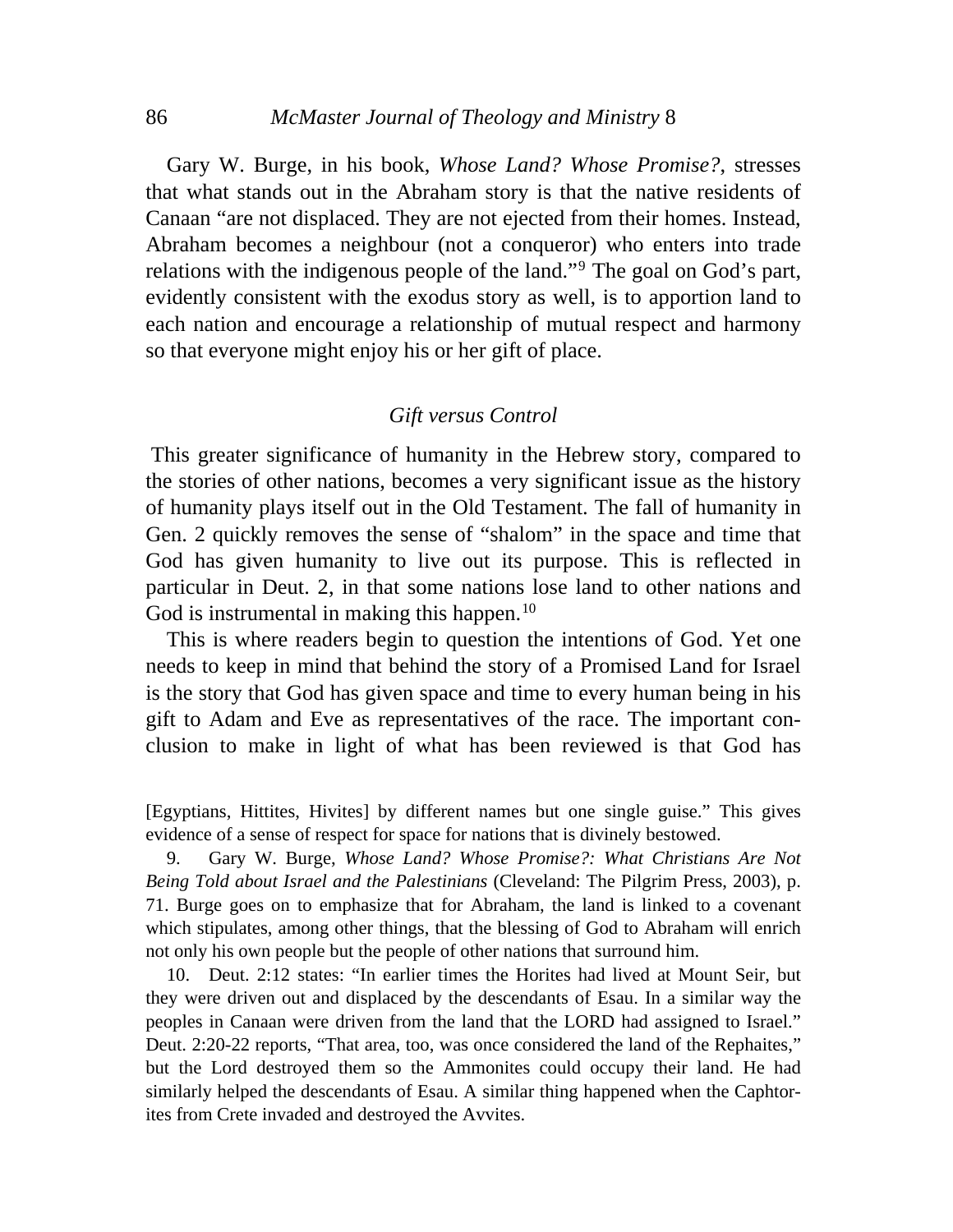promised space and time to every human being and every people group. His intention is that every human being have space and time to live out his or her God-given purpose.

 There is evidence that God's action of taking land away from nations is in direct response to the greed of nations and their rulers. This makes them try to acquire more space than was given, by infringing on the space of other nations. In God's creation, those who are greedy for more than their portion pay a heavy penalty. This penalty comes in the form of banishment in the story of Cain and Abel.<sup>[11](#page-5-0)</sup> Cain's murder of his brother Abel is an indication of the relationship between greed and land. God makes it clear to Cain that he is banished from the ground where Cain shed Abel's blood. This banishment is God's acknowledgement that, although Abel is no longer present, his space in this world is something God desires. Cain will be reminded his entire life that the ground with Abel's blood belonged to Abel; a response to Cain's envy of the fact that Abel was accepted before God.

 Jacques Ellul, in his book *The Meaning of the City*, sees this event as Cain upsetting the delicate balance God has placed between man and the world:

The condemnation which Cain is to bear is being a fugitive and a vagabond. Until now, only God's protection has enabled life to go on, and this protection is seen in a certain stability, a certain familiarity, between man and nature. Cain has shattered this serenity. He has introduced insecurity, the taste for blood, for vengeance. And the condemnation pronounced by God is only the inevitable result of Cain's act. Cain has broken the relationship between man and the world, and so he will necessarily be a fugitive and a wanderer.[12](#page-5-1)

 This "broken relationship between man and the world" in Cain's act of murder is an infringement on Abel's space and time to live out his purpose in the world. This infringement can be described as turning what was a gift

<span id="page-5-0"></span> 11. "But the LORD said, 'What have you done? Listen—your brother's blood cries out to me from the ground! You are hereby banished from the ground you have defiled with your brother's blood. No longer will it yield abundant crops for you, no matter how hard you work! From now on you will be a homeless fugitive on the earth, constantly wandering from place to place" (Gen. 4:10-12 NLT).

<span id="page-5-1"></span>12. Jacques Ellul, *The Meaning of the City* (Grand Rapids: Eerdmans, 1993), p. 2.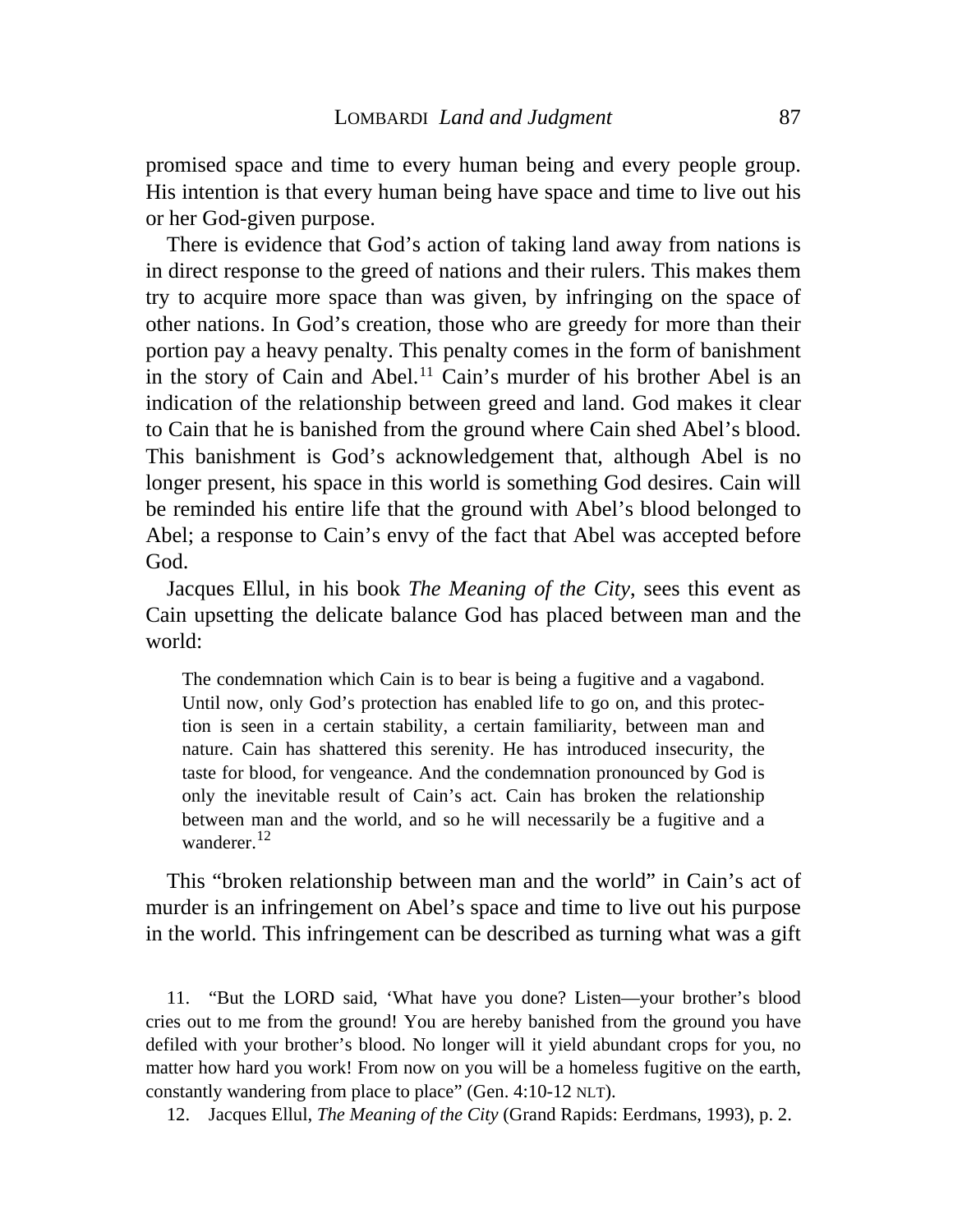into something that is desired to be controlled. Walter Brueggemann describes it as "an attempt to shift the grounds for security. It is an attempt to replace precarious trust with control, to substitute self-possession for covenantal assurance."[13](#page-6-0)

 The result of Cain's action is the introduction of greed, whereby people displace others to satisfy their desire to control their environment. It is this behaviour that is contrary to the delicate balance that God placed in his creation. What Cain initiates is a movement away from the nurture and security of a relationship with God toward creating his own place of security, demonstrated in the building of cities that were created in stark con-tradiction to God's gift.<sup>[14](#page-6-1)</sup>

 As history in the Old Testament unfolds, we see that God reacts against nations that infringe on the land of other people, subjugate others through slavery and therefore deny them freedom to fill space and time as God wills. The Exodus story is a prime example of God intervening in the injustice of one people group toward another.

 The command to "destroy" the residents of Canaan in Deuteronomy is most sobering, as the language seems to indicate genocide. But as the story continues, it is significant how Joshua interprets such a command as he leads Israel under God's initiative to acquire the apportioned land. Gary Burge points out that before one interprets God's command as "cavalier" and a "sweeping disposal of an entire people,"[15](#page-6-2) three observations are necessary:

1. Joshua fights and destroys urban areas that exhibit military resistance to his arrival. The book offers no suggestion that Joshua ever massacres or depopulates large regions.

2. Moses' words in Deuteronomy 7:5 underscore the obliteration of Canaanite religion.

<span id="page-6-0"></span> 13. Walter Brueggemann, *The Land: Place as Gift, Promise, and Challenge in Biblical Faith*. (Overtures in Biblical Theology; Minneapolis: Fortress Press, 2002), p. 55.

<span id="page-6-2"></span><span id="page-6-1"></span> 14. For a full review of this line of reasoning see Ellul's account of the story of Nimrod in *The Meaning of the City*, pp. 10-23.

15. Burge, *Whose Land?*, p. 83.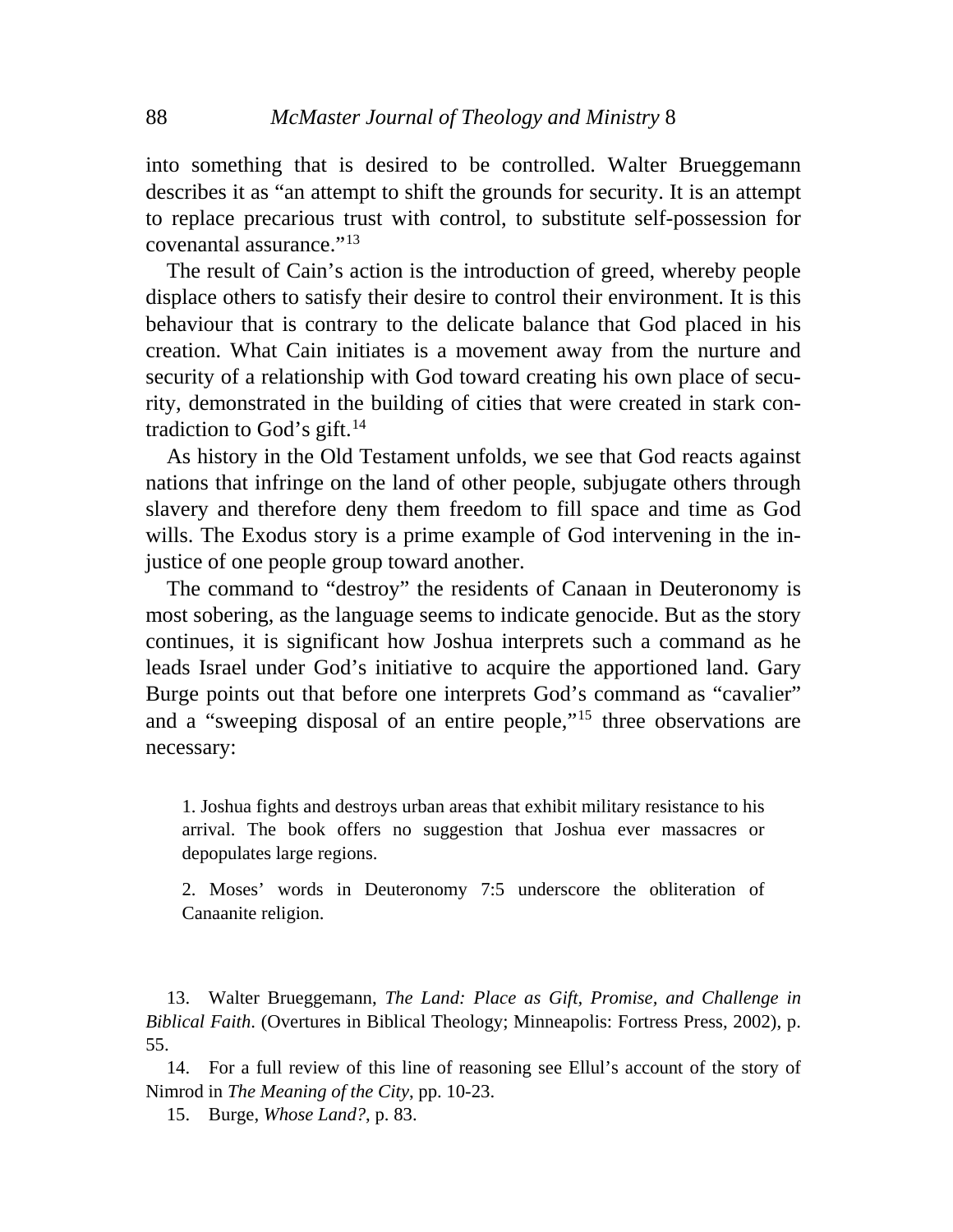3. Joshua treats many of the Canaanites with respect. In Jericho, Rahab was not an Israelite, yet because she aided the spies and feared their God, she was protected and her life preserved (Josh. 2).<sup>[16](#page-7-0)</sup>

Joshua's behaviour is then in keeping with the nature of what was discussed above in terms of God's goal that all have a place and space to live out their lives with purpose. This is more in keeping with the overall story being told in the Old Testament historical books.<sup>[17](#page-7-1)</sup>

 As the story continues, there is evidence later on, in the monarchical period, of God's intervention, as several of the nations surrounding Israel seek to subjugate Israel by conquering their land and obtaining slaves to do their bidding. One such story is found in 2 Sam. 10:2-5. King David, in an effort to confirm his respect for Hanun, the heir of Nahash, the Ammonite king, sends ambassadors of good will to express sympathy to Hanun for his father's death. Rather than receive the good wishes by honouring David's ambassadors, Hanun embarrasses them:

When David's ambassadors arrived in the land of Ammon, Hanun's advisers said to their master, "Do you really think these men are coming here to honour your father? No! David has sent them to spy out the city so that they can come in and conquer it!" So Hanun seized David's ambassadors and shaved off half of each man's beard, cut off their robes at the buttocks, and sent them back to David in shame (2 Sam. 10:2-4 NLT).

 What is significant about what Hanun does to David's ambassadors is that the cutting off of the beard and the robe to expose the buttocks is a sign of enslavement.<sup>[18](#page-7-2)</sup> The message that this act conveys to David is that

#### 16. Burge, *Whose Land?*, p. 83.

<span id="page-7-1"></span><span id="page-7-0"></span> 17. See Niels Peter Lemche, *The Canaanites and Their Land: The Tradition of the Canaanites* (Sheffield: Sheffield Academic Press, 1991), pp. 158-59, who says, "if we characterize Old Testament history writing as novelistic… The history writer may… also choose to tell the audience what is going to happen, and adopt a method of describing the past in such a way that the description of the historical development will at the same time promote a programme for the future direction of the society."

<span id="page-7-2"></span> 18. The cutting off of the beard by someone else was an act of great indignity. In Isa. 7:20, "the people of God are spoken of as 'beard' or 'hair' which he [God] will shave with the 'razor, the king of Assyria.' See "Jerusalem," in *Encyclopedia Judaica* (Jerusalem: Keter, n.d.), 4:357-58. On p. 357 it says, "To humiliate a man, it was the practice to forcibly shave half the beard." Semites wore thick beards to identify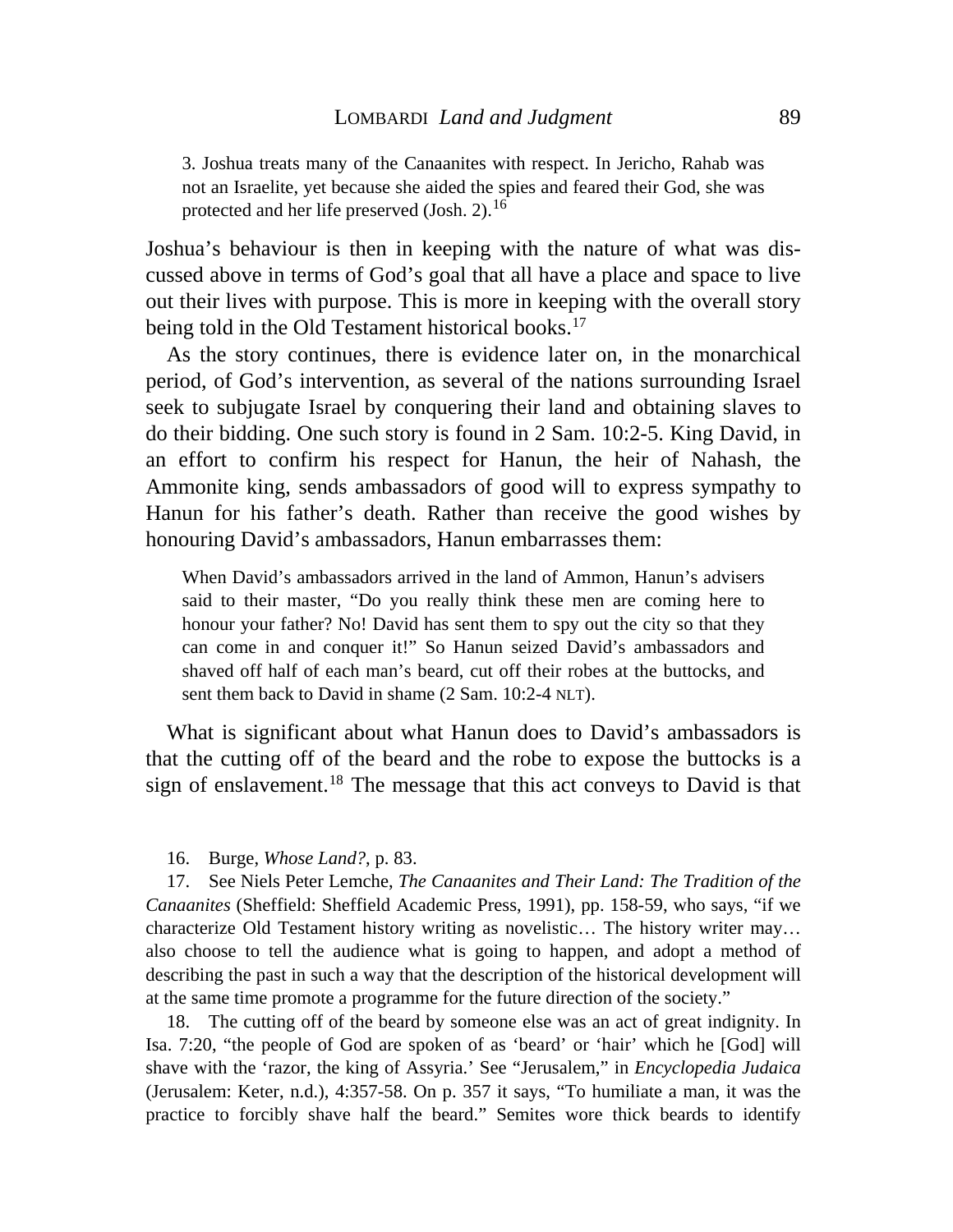the only relationship that King Hanun desires is one in which David and his people are slaves to the Ammonites. As the story unfolds, David takes this as a sign of war and amasses his army to attack the Ammonites.

 Control is the common behaviour of rulers like Hanun throughout Old Testament history, who seek safety and security for their nations by subduing surrounding people and nations. What is highly significant in the behaviour of David, in contrast to that of kings like Hanun, is that once war is over, his treatment of the remaining natives is in keeping with God's covenant to respect and honour the alien in the land.<sup>[19](#page-8-0)</sup>

## *God's Intended Relationship with Rulers and Nations*

When Israel enters its period of "landedness,["20](#page-8-1) God communicates the true relationship of a ruler to land and people by giving regulations for the king and use of the land. In his book, *The Land: Overtures in Biblical Theology*, Walter Brueggemann emphasizes that land is held in trust and is recognized as the fruit of relationship with God. It is given as gift and held on to in remembrance of God and in keeping with the three emphases in the Torah that govern land keeping.<sup>[21](#page-8-2)</sup>

themselves over against the "clean shaven" Egyptians and Hittites. Hanun shaved the men as a subjugating act over them as Hebrews.

<span id="page-8-0"></span> 19. See Burge, *Whose Land?*, pp. 87-88, where he comments on the efforts of King David to integrate non-Israelites not only into the Israelite community but also into positions of leadership in Israel.

20. The term is borrowed from Brueggemann, *The Land***.**

<span id="page-8-2"></span><span id="page-8-1"></span> 21. Brueggemann, *The Land*, pp. 58-61. Brueggemann outlines the three emphases in the Torah that govern land keeping as: 1) Do not have images in the land. The issue is that images disconnect Israel from the past landlessness when God led them and promised them land. Images will disconnect Israel from their previous experience and so create a disconnection (a lack of remembrance) by focusing from now on, on the images rather than on the God who brought them to land. 2) Keep the Sabbath. Sabbath implies rest, forgiveness of debts and restitution of land. Sabbath is a reminder that land is a gift from God. Sabbath is also for honouring the land that God has given that our job is not to devour it but to benefit from it. 3) Care for people, specifically, care for those who are poor and marginalized. There will be those in the land who do not have land and so God calls on Israel to make sure these people are not neglected but rather cared for by the landed community.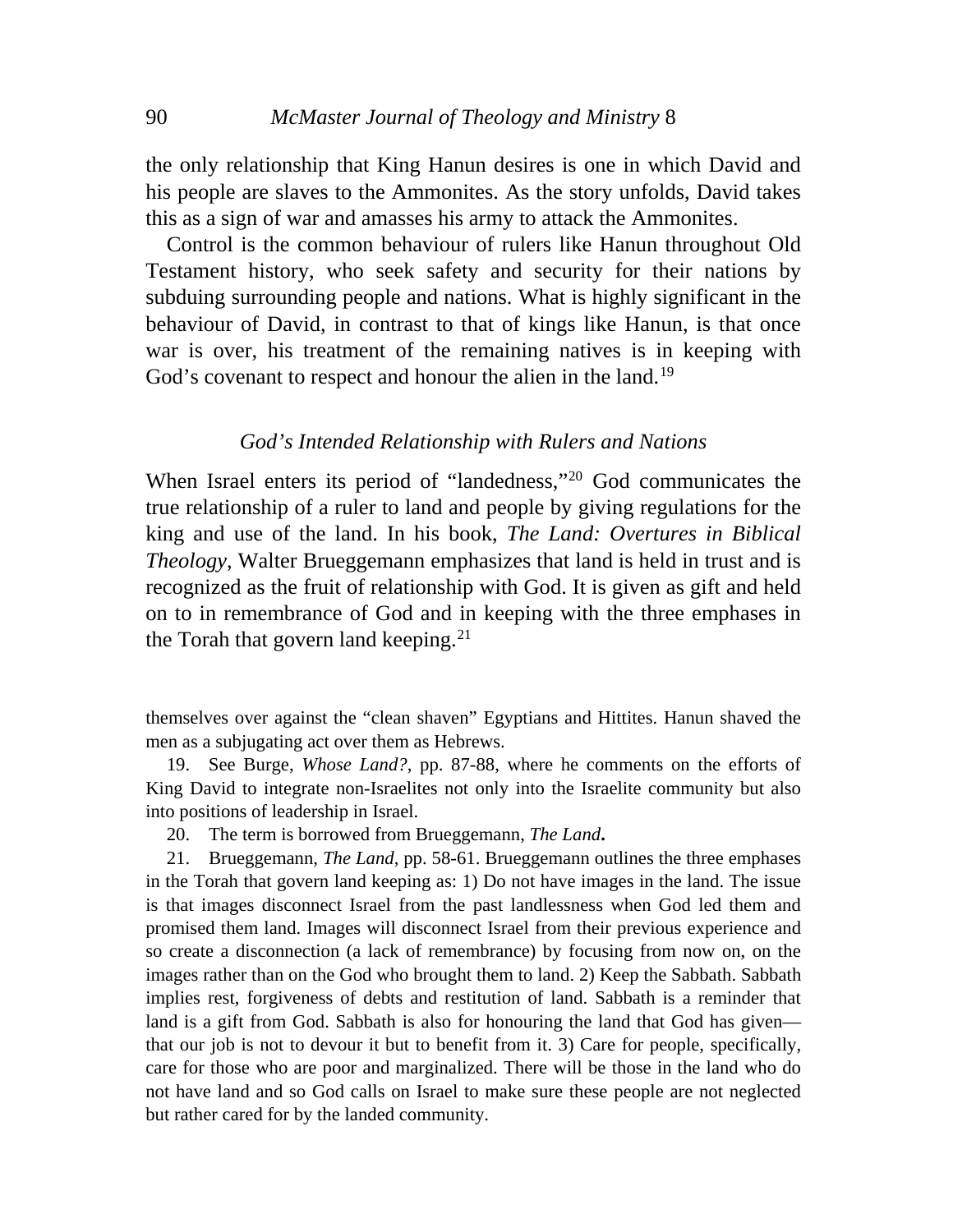He goes on to explain that the king was to be one from among the people, one who ruled in partnership with them, keeping the land in relationship to God who gave it. The tragedy of the later kings of Israel was that they deviated from this ideal. Instead, they posed as land owners, who placed themselves above the people and put themselves in the place of God. Land was lost when the king assumed that the land belonged to him and disregarded the emphases of keeping land in relationship to the Torah, and land as gift from God.<sup>[22](#page-9-0)</sup> Pharaoh made the same mistake when Israel lived in Egypt, and Israel's own rulers repeated it.

 Jeffrey Fager, in *Land Tenure and the Biblical Jubilee*, points out that the pattern in ancient Near Eastern nations was a system of land tenure whereby the rulers were required by law to ensure fair distribution of land to every citizen. Fager emphasizes that these traditions, including that of Israel, took on

 theological warrants, claiming divine authority for the equitable distribution of the land that was presupposed by early Israel. The development culminated during the exile when the priests were forced to recreate a society that would conform to the will of Yahweh and thus prosper in the restored homeland. $^{23}$  $^{23}$  $^{23}$ 

 If God also promised land to other nations, as indicated in Deut. 2, then in God's sight, the rulers of these nations were also required to ensure that land remained in the hands of families, and that the buying and selling of land did not infringe on familial rights to that land. Rulers were to be God's stewards on earth who ensured that such a system would be

<span id="page-9-0"></span> 22. See Brueggemann, *The Land*, pp. 67-83, regarding the implications for rulers who disregarded these three emphases.

<span id="page-9-1"></span> 23. Jeffrey Fager, *Land Tenure and Biblical Jubilee* (Sheffield: Sheffield Academic Press, 1993), p. 119; cf. Gunter H. Wittenberg, "The Significance of Land in the Old Testament," *Journal of Theology for Southern Africa* 77 (2004), pp. 58-60 (59), who writes, "In the early period after the Israelites had settled in Palestine, the whole population had equal access to land. With the advent of the monarchy and the shift from a rural agricultural economy to an urban money economy, however, a movement of dispossession and disruption of ancient Israelite society occurred which undermined the old social order. This called forth the counter-reaction by the great prophets Amos, Micah and Isaiah in the eighth century."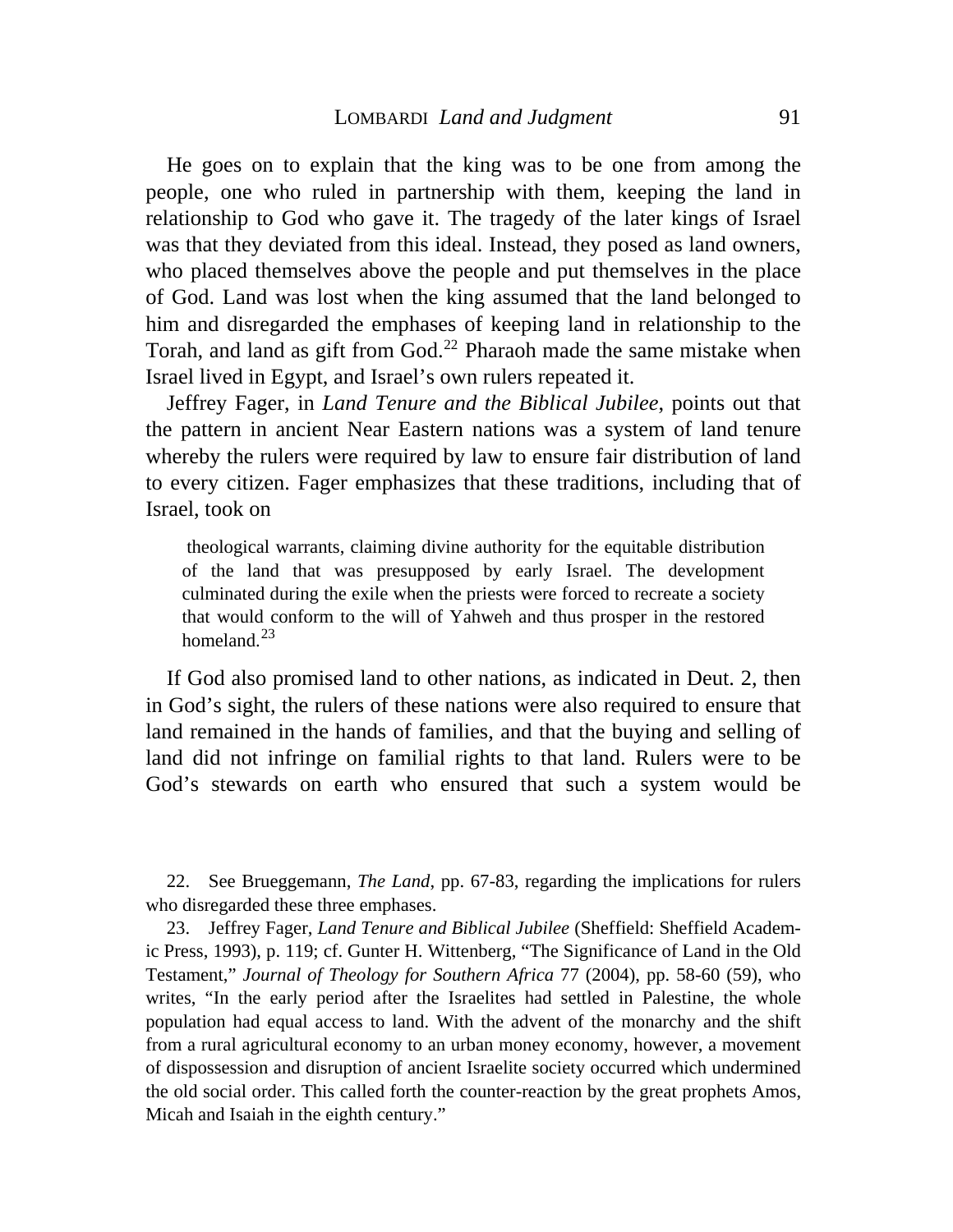upheld.<sup>[24](#page-10-0)</sup> It is possible, then, that when God cut a covenant with Abram in Gen. 15, God's reference to the "sin of the Amorites" (Gen. 15:16b) was a reference to their lack of proper stewardship of the land.<sup>[25](#page-10-1)</sup> God would take the land of the Amorites away from them when Israel came back to Canaan, probably because they had continually infringed on the freedom of other people and distorted their place and purpose in the world.

## *Balance in Creation*

The maintenance of the delicate balance of people and land comes by way of remaining in faithful relationship with God. In the Hebrew story, faithfulness to Yahweh results in a fruitful relationship with both God and his creation.<sup>[26](#page-10-2)</sup> When such faith is broken and replaced by idolatry, the land reacts by not being productive. Persistent idolatry results in expulsion and banishment from the land.

 One of many Old Testament expressions of this principle is in Jer. 3:2-3. The prophet writes:

Look all around you [Judah]. Is there anywhere in the entire land where you have not been defiled by your adulteries? You sit like a prostitute beside the road waiting for a client. You sit alone like a nomad in the desert. You have polluted the land with your prostitution and wickedness. That is why even the spring rains have failed. For you are a prostitute and are completely ashamed. $27$ 

<span id="page-10-0"></span> 24. Towner, "Clones," p. 354. This is the intended role of humanity in God's creation: "primacy is no cause for arrogance… Rather it is an ascent to the position of God's steward. It is to serve as a mediator and a conduit of goodness and health between the Source of goodness and the good creation. It is the kind of tender, sensitive care for the world…"

<span id="page-10-1"></span> 25. Gen 15:16b NLT reads, "After four generations your descendants will return here to this land, when the sin of the Amorites has run its course."

<span id="page-10-2"></span> 26. See David A. Glatt-Gilad, "The Re-interpretation of the Edomite–Israelite Encounter in Deuteronomy II," *VT* 47 (2004), pp. 441-55 (442), who writes, "the integral connection between observance of God's commands and possession of the land is highlighted over and over again ([Deut.] viii 19-20, xi 22-5, xix 8-9).

<span id="page-10-3"></span> 27. Jer. 3:2-3 NLT. The imagery of adultery in Israel is used as a metaphor for the act of idolatry.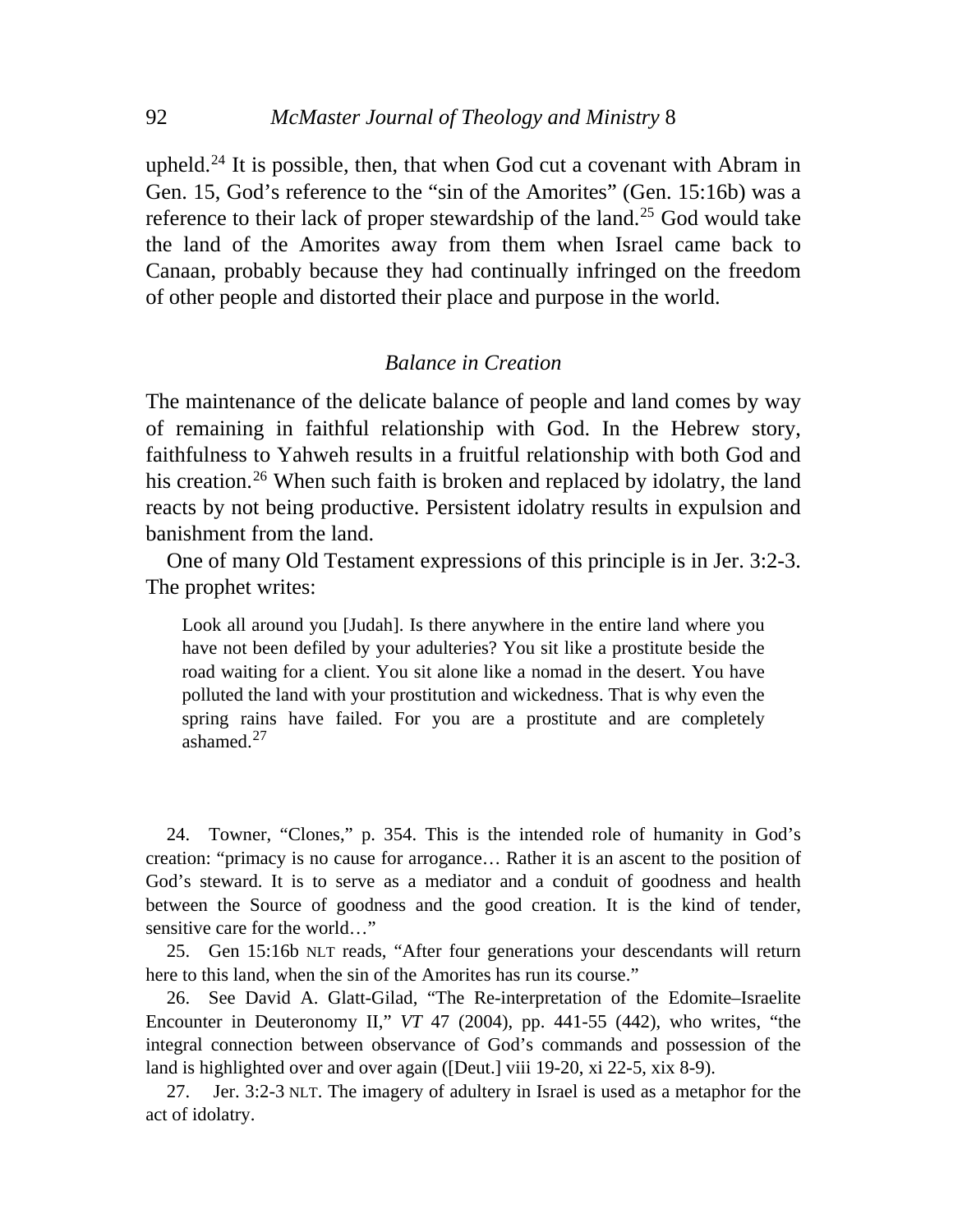This is a clear warning by God that the people of Judah and their 'gods' have defiled the land. It will translate into exile from the land and enslavement by other people (a message of the inevitable that Judah's leaders refused to accept). Practising idolatry is saying that someone other than God is owner of the land. When people say this, immorality and destructive human behaviour undermine their freedom to live out their lives in the way God intended in the beginning. This in turn upsets the balance of creation and results in disharmony between land and human beings.

 Although landlessness is the result of God's wrath on nations and people who upset the balance of creation, it is not a permanent state. In the story of Israel, landlessness is the place where recovery of relationship with God takes place.<sup>[28](#page-11-0)</sup> The exodus story is the governing story that places a value on redemption in the wilderness. In Deut. 2, we find Israel in its fortieth year of wandering. Israel will not be denied the Promised Land forever. The wilderness becomes a place of recovery for Israel as God now calls the nation to travel north toward the Promised Land once again.

 The command "You have been skirting this hill country long enough; now turn north," clearly echoes God's original exhortation, spoken almost forty years earlier at Horeb, to move forward toward Canaan: "The Lord our God spoke to us at Horeb, saying; You have stayed long enough at this mountain. Now turn and make your way to the hill country of the Amorites (Deut. 1:6-7). The period of punishment has drawn to a close and a new period is dawning. The Israelites are set to march forward once again and nothing will stand in their way.<sup>[29](#page-11-1)</sup>

 What is evident in this story is the desire of God to restore people to a place where they can live and have space to be fruitful. As the Israelites travel north through the lands of those who will be their neighbours, the admonition of God to refrain from hurting them solidifies for Israel the importance of a place for everyone in God's creation. Such admonition is

<span id="page-11-0"></span> 28. See Brueggemann, *The Land*, chapter 7, "The Push toward Landedness and Beyond," pp. 101-22. God's love for humanity is primary, and his wrath is his love's penultimate expression on those that would hinder God's love from being realized in his created order.

<span id="page-11-1"></span>29. Glatt-Gilad, "Edomite–Israelite Encounter," p. 450.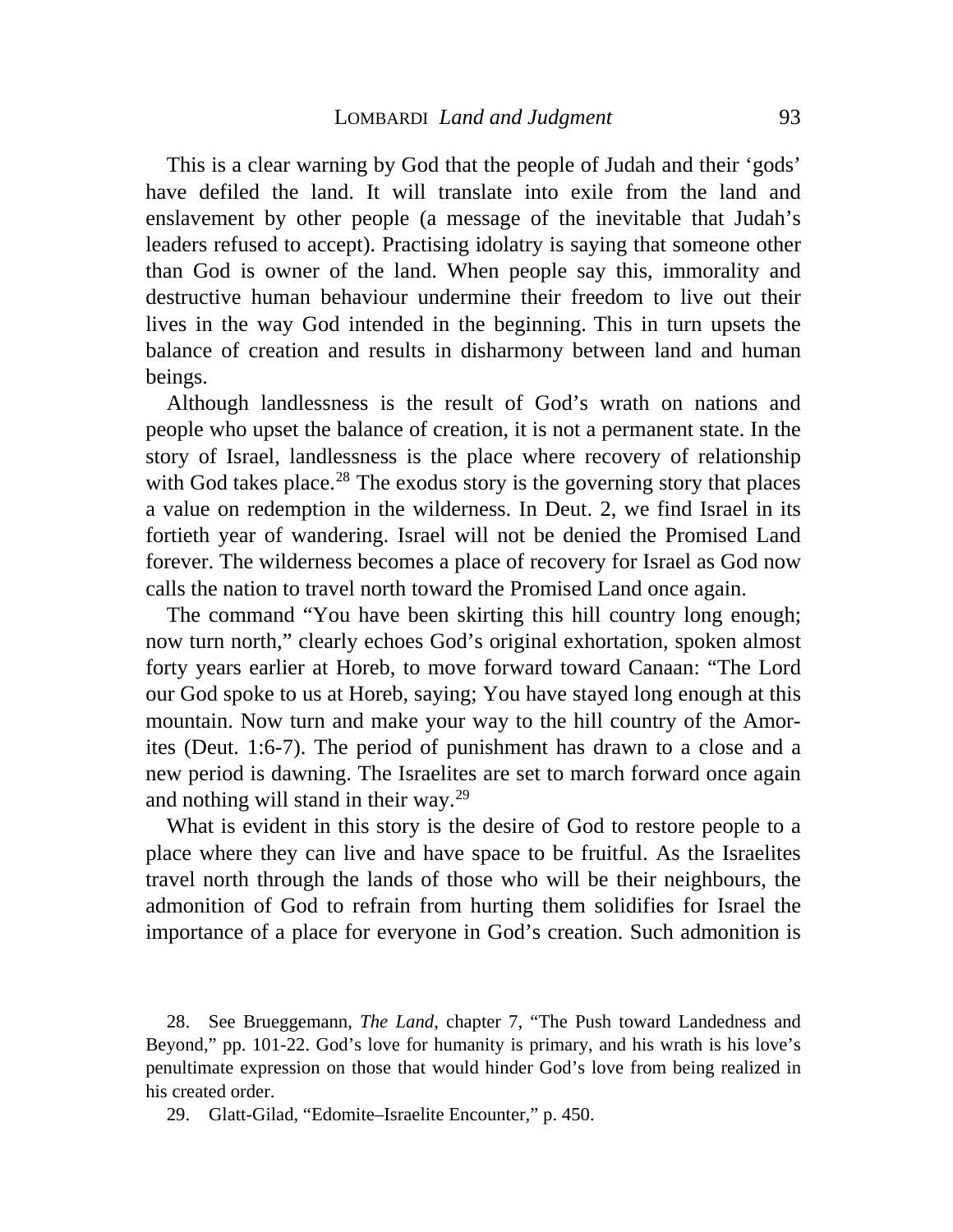clear in the theme found in the commandments given at Sinai: "You shall not covet."[30](#page-12-0)

 In order to maintain the balance of all human beings possessing a place, greed or covetousness needs to be dealt with. The commandments given at Sinai require distinct boundaries that lead to harmony between humanity and creation, the boundaries God placed in the creation in the beginning.

 Miroslav Volf expands this argument by including the necessity of considering the space and time of another as an integral part of being in relationship in this world. He points out:

If I'm crushed in the process of embracing the other, this is no longer an embrace but an act of aggression. Whereas the will to embrace the other is unconditional, the embrace itself is not. It is conditioned first on the preservation of the integrity of the self. Boundaries are good because discreet identities themselves are good. And because both are good, they have to be protected. The protection of the identity of oneself is done by appealing to creation. To have anything distinct at all and to have a world, you must have and maintain boundaries. Hence when God creates, he separates and also binds together. $31$ 

The act of God separating in the creation story is the act of setting boundaries so that everything and everyone in the creation can enjoy the space given to them without one threatening the other. It is God's affirmation of his creation as "good" that ensures this. It is the entrance of evil into the garden and the undermining of Adam and Eve's faith in God that puts the creation off balance. Yet, as was seen above, God does not leave creation off balance. He works toward restoring and recovering the balance so that everyone and everything can enjoy once again the space given to them.

<span id="page-12-0"></span> 30. Gen. 20:17, "Do not covet your neighbour's house. Do not covet your neighbour's wife, male or female servant, ox or donkey, or anything else your neighbour owns" NLT. See also Wittenberg, "Significance," p. 58: "This commandment does not only mean the physical building, but it refers equally to the land on which the house is situated."

<span id="page-12-1"></span> 31. Miroslav Volf, "Struggles in Religious Identity: Living with the Other," public lecture at Regent College in the University of British Columbia, March 2003.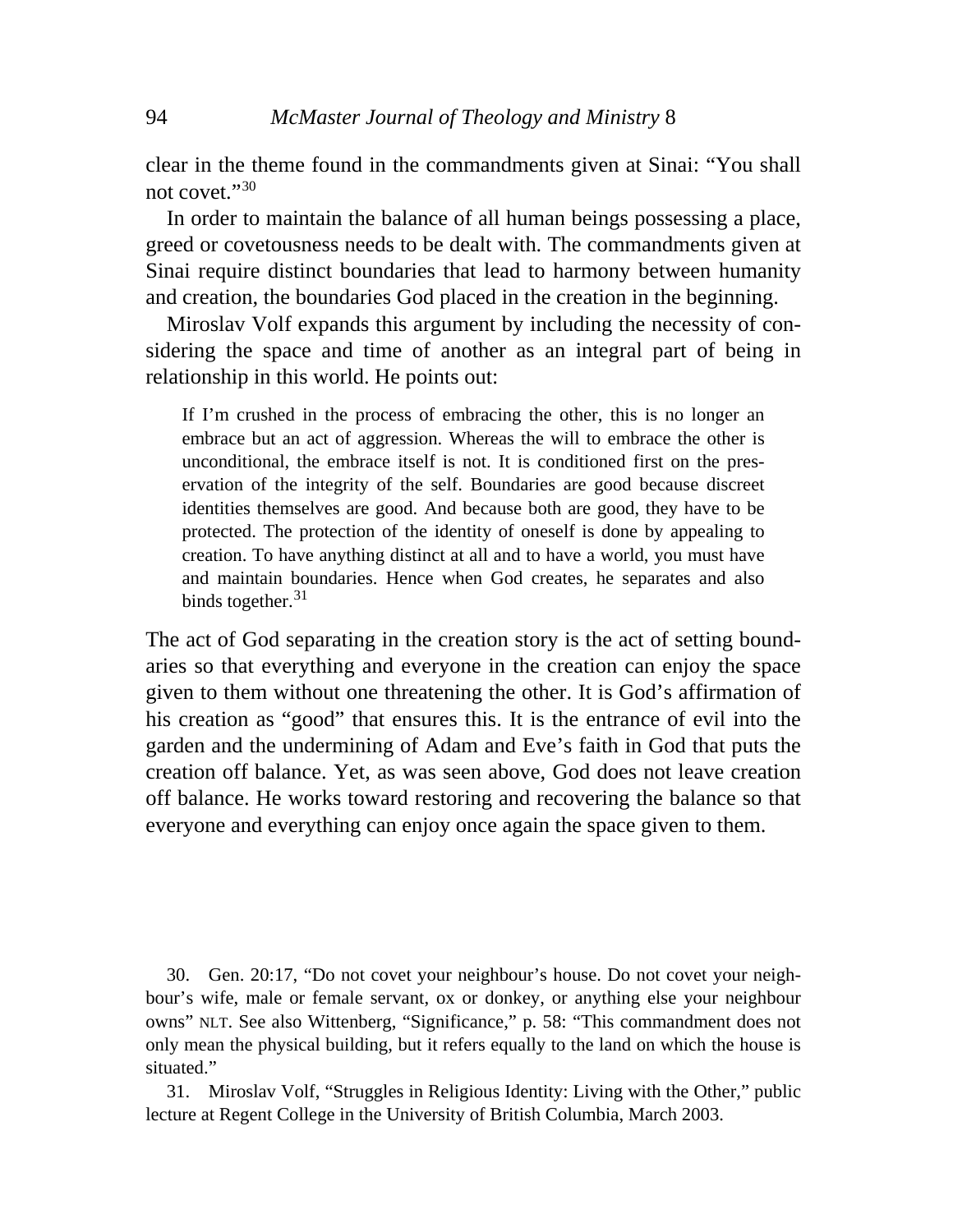## *Conclusion: Judgment and Wrath, a Function of God's Love*

This essay seeks only to introduce what seems to be a definite reaction on God's part to the greed of human beings who exercise control over others in order to maintain autonomy and thereby determine their own existence. By this behaviour, human beings create destructive environments that take away the dignity of others.

T.F. Torrance emphasizes:

The doctrine of creation out of nothing meant that God does not stand in a spatial or temporal relation to the universe but that spatial and temporal relations are produced through His creation of the universe and maintained through His interaction with what He has made. $32$ 

 The Hebrew God is one who desires to be involved in his creation and so ensure that what was intended for humanity and the world will be sustained throughout its existence. This desire of God leads him to take action upon individuals and nations who infringe on others' right to space in this world to live out the gift of life. This is not a capricious reaction on God's part. Rather it demonstrates the love of the Creator who desires that his creation enjoy the existence of which he purposed before hand.

 Israel learns of their God possessing this character in their history of relationship with God. In fact, it is in their historical relationship that Israel understands what God's intentions were in creating humanity and the world. Borman Thorlief emphasizes that in their understanding of God, the Israelites "saw creation and preservation pass imperceptibly into one another"<sup>[33](#page-13-1)</sup> so that creation is not something they viewed at the beginning of time but something revealed to them in the midst of their relationship with God.

 Out of this relationship was the understanding that God had promised land to other people and nations so that they might enjoy space to be fruitful in life. The promise to Adam and Eve in the creation story does not simply look for fulfillment in the garden but continues to be fulfilled as the

<span id="page-13-0"></span> 32. T.F. Torrance, *Space, Time and Incarnation* (Edinburgh: T. & T. Clark, 1969), p. 23.

<span id="page-13-1"></span> 33. Boman Thorlief, *Hebrew Thought Compared with Greek* (London: W.W. Norton, 1960), p. 173.